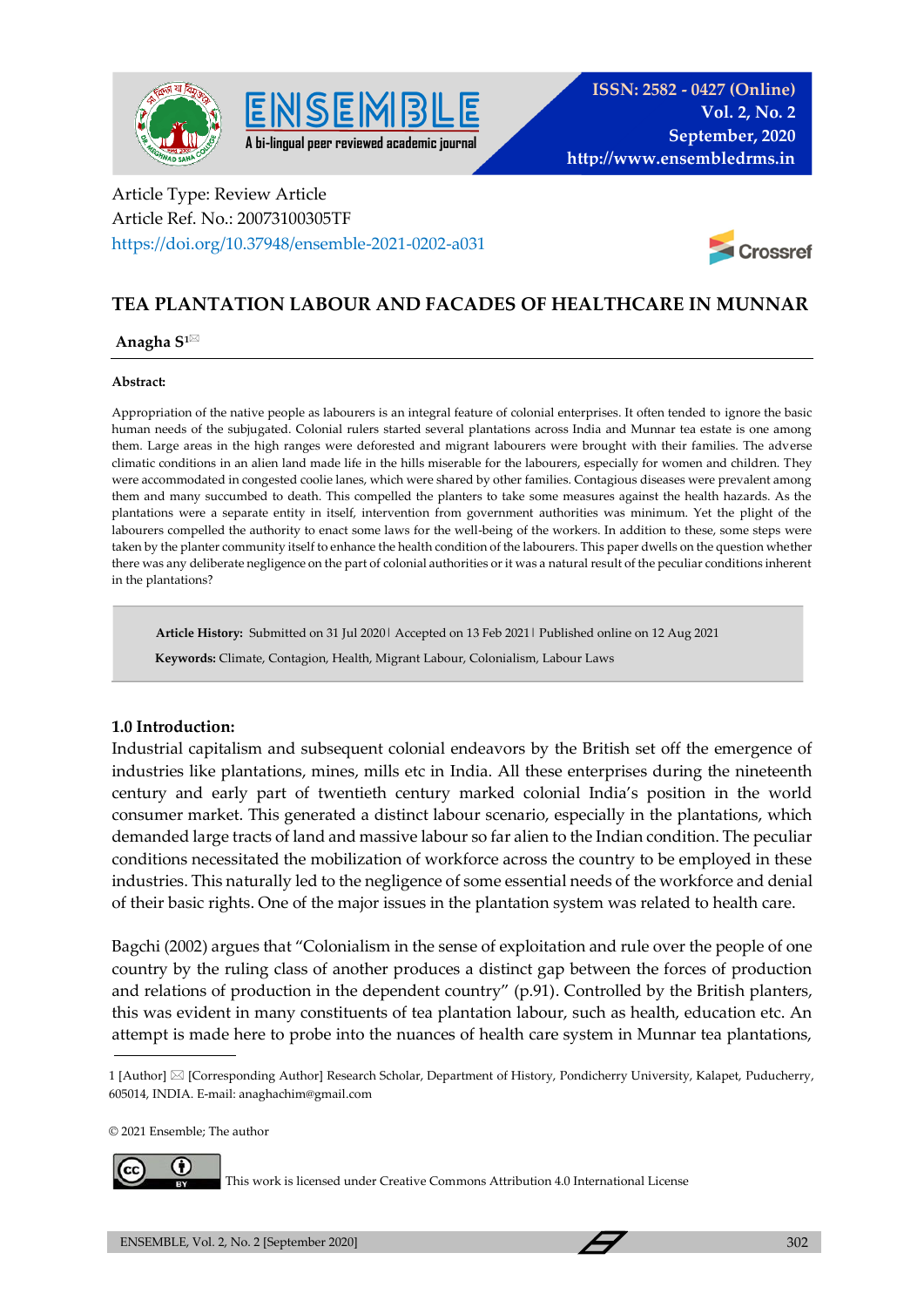which was formerly a part of the Travancore royal kingdom which later came under colonial administration. This paper dwells on the question whether there was any deliberate negligence on the part of colonial authorities or it was a natural result of the peculiar conditions inherent in the plantations? A historical methodology is followed and archival materials, Govt. reports and laws, descriptive notes and secondary books were mainly depended on for the study.

# **2.0 The Beginning of Plantations in Munnar and its General Features:**

The growing demands for tea in the global market attracted British planter community and they started large plantations in hill regions of India, mainly Assam, Bengal and Madras. Munnar, geographically located in the Western Ghat region of Kerala, was the major seat of tea plantation industry in the erstwhile Travancore. The history of the tea plantations goes back to the land lease between Punjar king (a subject of the Travancore royal kingdom) and John Daniel Munroe on July 11 1877 (Sreedharamenon, 2014). Munroe (2018), in his sketches of high ranges, gives an idea about the way of approach to tea cultivation and physiography of the place. "Coffee has been tried on upper ranges, but the site selected was too high (nearly 6000 feet) and failed; but I have no doubt that it would succeed well at a somewhat lower elevation; and tea and cinchona would grow in some of the forests. There are large forests to the extent of many square miles available for these purposes, and there being the great inducement of a good climate, it will doubtless not be many years before these fine hills get occupied. Labour would prove a difficulty, but not such a one as might not be overcome".

The large areas of cultivable land most suited for plantations were sparsely populated in the beginning. Hence, during the formative years, plantations faced the problem of acute labour shortage (Bhowmik, 1980). Coercion, low wages and immigrant labour were initially the three important or rather, inseparable, components of the plantation system (Bhowmik, 1980). The method of recruitment in the Duars, Madras, and Ceylon have certain resemblance, in that in each case the theory is that the recruiter, whether the sirdar, maistry or kangany, obtains his gang from villages with which he has a personal connection, and the relationship continues on the garden, the labour force being controlled by their gang man who is peculiarly interested in exacting work from them, and in seeing that their interests are looked after (Arbuthnott, 1904). All means of oppression, harassment and persecution were adopted against those who sought to initiate any kind of solidarity among the workers (Raman, 2010). Another main feature of the system was the production based on family labour and the administrators ensured that regular supply of labour was made.

Historically, plantation agriculture was an instrument of modernization in that it served to open up previously underdeveloped regions, created social overhead capital and monetized primitive economies (Tharian & Tharakan, 1986). Development of plantations involved clearing of virgin lands and construction of physical infrastructure such as roads and bridges along with other infrastructure for human development like housing, schools and hospitals (Joseph & Viswanathan, 2016). This was true in the case of the capital economy in Munnar tea plantations, but on the other hand it also intruded into the life of hill tribes in the area and the physical constructions mostly benefitted the planter community.

# **3.0 Labour conditions and well-being:**

The issues in the healthcare system in plantations could be understood from explorations in different strata of the system. Primarily, the role of geography and the nature of tea plantation itself. Secondly, the basic facilities provided to them have to be studied. Thirdly, the epidemics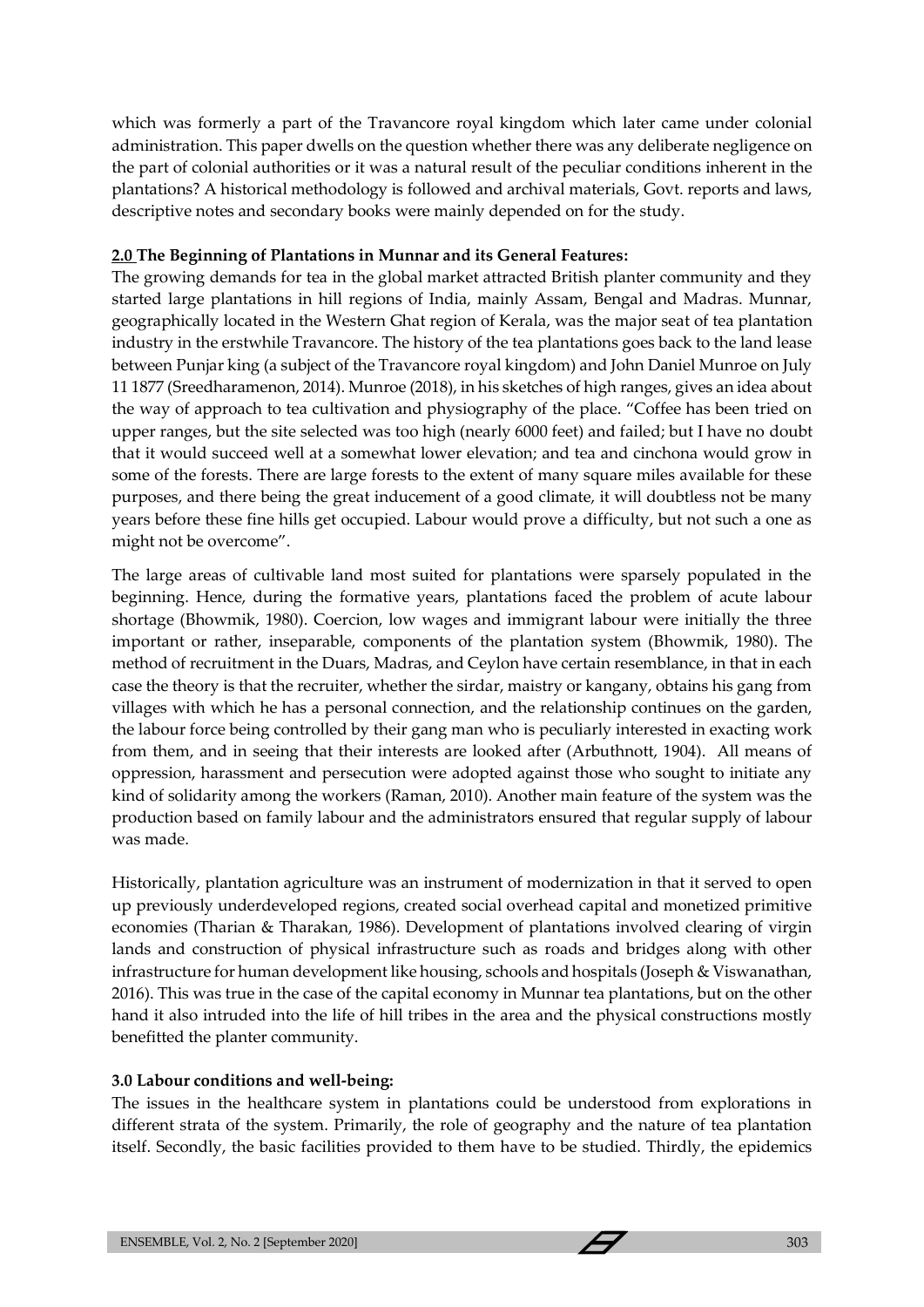and other disease prevailed among them. The last issue concerns the birthrate, reproductive health and mortality rate of the labourers.

The history of every working class is tied up with the history of its location (Joshi, 2013). More than any other group of working classes, plantations labour is closely linked to its geographical location. What is important with the plantation geography was, mostly they were located in the hilly regions which were generally inaccessible. The extreme climatic conditions in Munnar was challenging to the workers as well as for the planters. An extract from Emily Glichrisht's (1933) description of the places in Travancore we will get a picture of the situation; "when the monsoon has broken, rain, cold and mist are too abundant to be enjoyable. When it rains, it rains; not a mild downpour of a few inches a day, but torrents of rain pounding down in a fashion seldom known elsewhere" (p. 127). The climate in these elevated areas was rather different and the housing, working and living conditions were far from ideal. Diseases took their toll as medical care at this time was extremely poor (Baak, 1992).

To supply housing accommodation to workers and their dependants was a general policy of the plantations and they were housed in the coolie lines, which is very close to one another without a proper outlet for conservancy and ventilation thus subjecting them to insanitation and epidemics (Das, 1931). The labour investigation committee (1944) appointed by the government observed that, "there is not even a single instance in south Indian tea gardens where both the kitchen and the living room are allotted to the same family. The general practice on the other hand is to house one family, consisting of husband, wife, and children, into kitchen and to accommodate two such families in the living room. Cases have also come to notice where a portion of the front verandah has been enclosed with a view to accommodating another family".

Samitha Sen argued that capitalist preference for women workforce were in three ways, one of them is women have been valued, as in the tea plantations for their reproductive functions to stabilize the labour force and ensure that it is self-reproducing. As women being the major workforce, the dual burden of work and reproduction in the patriarchal Indian society, the health of women workers in plantations has always needed special attention. Likewise children's case also should be taken into consideration because they were largely employed in plantations during colonial times for the extra economic income added to the families.

The statistics of Travancore gives an idea about the birth and death rates in the state; the death rate due to various causes during the year 1927-28 was highest in the state in the plantation areas. In Devicolam where the tea plantations located, the death rate was 32.16 whereas the state average was only 9.99. But the rate of birth was 44.52 against the state average of 21.66.This continued in the years followed. In 1933.-34 the birth rate was 27.01 against the state average of 20.59.

D V Rege's (1950) report gives a clearer picture. The Kannan Devan hills produce company in Travancore which employed around 40,000 workers. The general mortality rate has fallen from 20.70 in 1924 to 8.26 in 1943 per 1000 population. The infant mortality rate also showed a decrease from26% in 1921 to 8.7% in 1943. The given *Table 1* is comparative birth and death rates in the south Indian plantations based on Rege's report.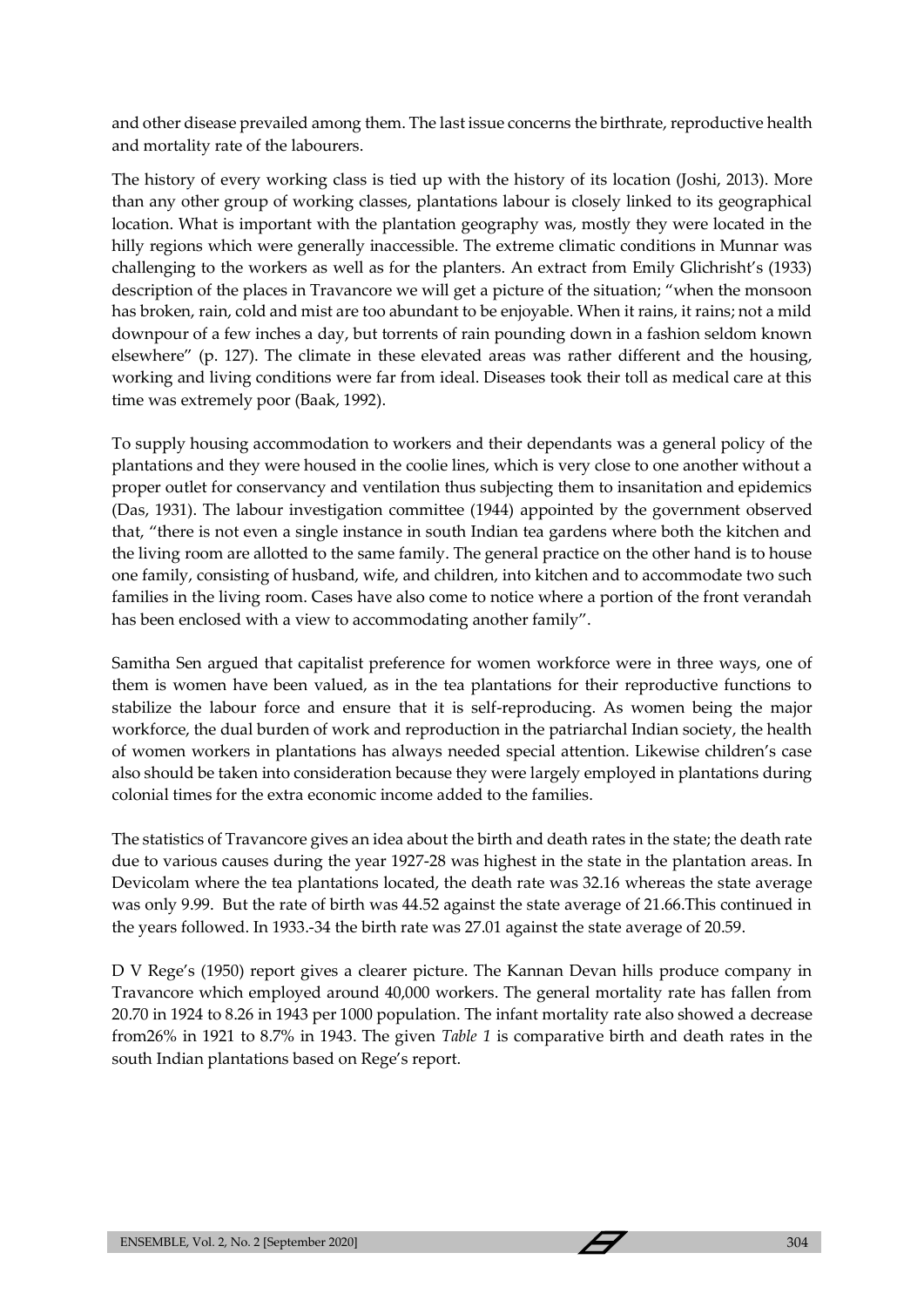| <b>District</b>    | Total population | 1942          |       |               |       | 1943          |              |       |       |
|--------------------|------------------|---------------|-------|---------------|-------|---------------|--------------|-------|-------|
|                    |                  | <b>Births</b> | Rates | <b>Deaths</b> | Rates | <b>Births</b> | <b>Rates</b> | Death | Rates |
| South Travancore   | 7689             | 228           | 29.6  | 54            | 7.0   | 238           | 30.9         | 77    | 10.0  |
| Central Travancore | 27,578           | 973           | 35.3  | 486           | 17.6  | 911           | 33.0         | 796   | 28.8  |
| Munnar             | 47,711           | 301           | 48.2  | 311           | 6.5   | 1918          | 40.8         | 261   | 5.5   |
| Anamalai           | 21,804           | 496           | 22.8  | 298           | 13.7  | 572           | 26.2         | 346   | 15.9  |
| Nilgiris           | 11,961           | 391           | 32.7  | 206           | 17.2  | 327           | 27.4         | 183   | 15.3  |
| Wyanad             | 18475            | 707           | 38.3  | 470           | 25.4  | 629           | 34.0         | 495   | 26.7  |
| Malabar            | 454              |               |       |               |       | 15            | 33.0         | 9     | 19.8  |
| Coorg              | 5,585            | 132           | 23.6  | 99            | 17.7  | 154           | 27.3         | 136   | 24.3  |
| Total              | 141,257          | 5228          | 37.0  | 1924          | 13.6  | 4794          | 33.9         | 2303  | 16.2  |

**Table 1: Comparative birth and death rates in the south Indian plantations**

Rege's also hold that the Kannan Devan Hills Plantations have a remarkably efficient system of medical aid for its workers.

## **4.0 Endeavors for Better Health:**

Typical of a capitalist production system, the role of the Government was supportive rather than interventionist, providing the conditions which were necessary for the economy to flourish (Kumar, 1988). A number of commissions were appointed and a series of laws and acts were enacted at various stages. These labour commission reports give an idea about the labour conditions prevailed there, though it has limitations. Most of the acts and laws remained in the paper till the plantation act of 1951.

As the death toll increased, planters were forced to take protective measures against contagions. Another reason was the fate of some plantations which suffered from lack workers who had either succumbed to disease or fled the place due to fear (Muthiah, 1993). The fight against malaria in plantation was backed by the practical knowledge of Rose institute in London as well as the joint effort of planters by the middle of 1920's, plantations started group medical practices which was headed by a branch of the Ross institute at Meppady. Later another laboratory was started at Anamalai also. Dr. Mishap, who worked at the Anamalai institute, found out the peculiarities of the particular type of mosquitoes and required defensive measures were taken in Munnar plantation also (Griffiths, 1967).

As mosquito flourished in marshes, the wife of the then general manager of Finlay covertly brought a few seeds of eucalyptus grandis with the intention of drying up the water-logged areas. The trees grow wild drying up the marshes, besides this spathodia, which with the name of malaria trees were also planted. The trees on the sides of the streams were pruned regularly to enable sunlight reach the water below. In addition to all these oil was used to destroy the larvae of mosquito. Due to all these measures malaria could be brought under control within two years (Nalappat, 2019).

Plague, small pox and cholera were commonplace among the people those days. Plague check posts were established at Top station and Chinnar, to test the labourers coming back after visits to their native places (Nalappat, 2019). Vaccination was given to all of them and quarantine was advised to the needy. There are some records available indicating the facilities of vaccination in the high ranges. Today every estate has hospitals and Munnar has a general hospital too. But this was not the case in the beginning. Managers and assistant managers were acted as the medical people; they were given a kit of essential medicines and a book with instructions (Babu, 2017). A government record confirms the presence of nine dispensaries under Kannan Devan hill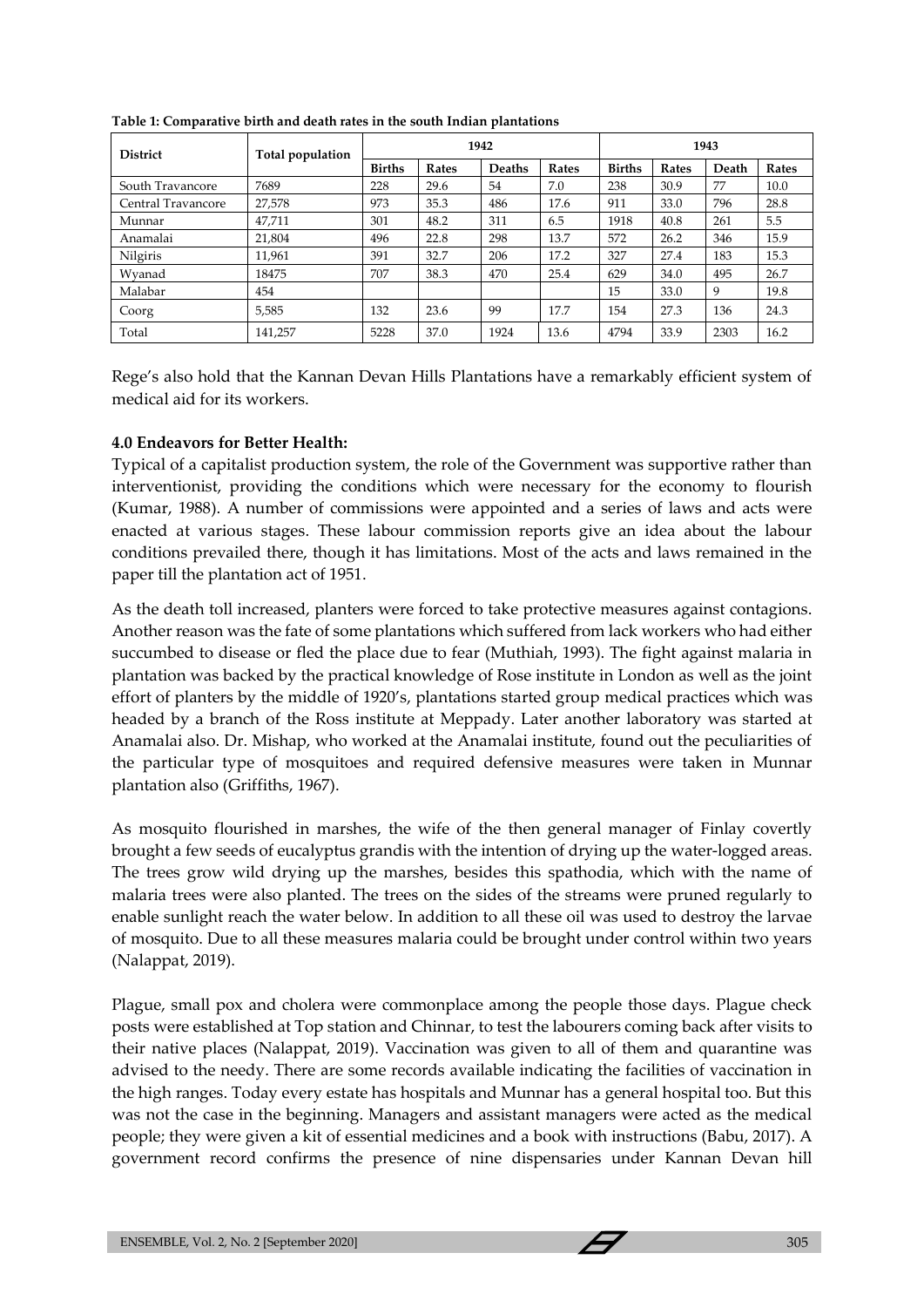plantations in 1909, Munnar, Sothapara, Ellapatti, Perriavurrai, Periakanal, Nulathanni, Kanniamallay, Sevenmallay and Mankulam.

The royal commission of labour outlined the measures to be implemented in the plantations were (a)the provision of drinking water (b) the provision of conservancy, sanitation and drainage (c) the provision for health facilities (d) the prescribing of minimum standards of new housing accommodation. Also found that it is undesirable to work children below 10 years in the plantations recommended the legal prohibition of the employment either directly or with their parents of children on plantations before the age of 10 years.

The plantation labour act (1951) was a major breakthrough in the legislations concerning the welfare of workers in tea plantation. This law is mentioned here because the previous measures taken for the same purpose were not effective enough in enhancing the conditions. It also underlines the fact that not much advancements was made in the area during colonial times. The very fact that such an act had to be made in 1951 is enough proof to show how inadequate the previous legislations had been. The major suggestions were

- Drinking water: In every plantation effective arrangements shall be made by the employer to provide and maintain at convenient places in the plantation a sufficient supply of wholesale drinking water for all workers.
- Conservancy: (1) There shall be provided separately for males and females in every plantation a sufficient number of latrines and urinals of prescribed type so situated as to be convenient and accessible to workers employed therein. (2) All latrines and urinals provided under sub-section shall be maintained in a clean and sanitary condition.
- Medical facilities: (1) in every plantation there shall be provided and maintained so as to be readily available such medical facilities for the workers as may be prescribed by the State Government.
- If in any plantation medical facilities are not provided and maintained as required by subsection (1) the chief inspector may cause to be provided and maintained therein such medical facilities, and recover the cost thereof from the defaulting employer.

(2) For the purposes of such recovery the chief inspector may certify the costs to be recovered to the collector, who may recover the amount as an arrear of land-revenue.

## **5.0 Conclusion:**

A distinctive feature of the plantation system in tropical Asia was the great authority exercised by the planters within the system, and the enclosed aspect of the plantations. As a result of this, workers were forced to stay within their boundaries even when the conditions were adverse. There was least interference from government as the plantations remained a separate entity in itself. Even the laws during the early stages were more or less favouring the planter community. Like the Criminal Breach of Contract Act of 1865 which compelled the labourers to remain in plantations to fulfill their contractual obligations even in adverse and inhospitable conditions (Thomas, 2005-06). Bhowmik (1981) observes that as the workers were denied opportunity to come in contact with the outer world, he could not be aware of the changes and the nature of work offered no scope for improvement. He elaborates further that a change in either of these two factors could lead to change in the system.

Several attempts were made to alter this condition by legislations but the successes of such attempts were doubtful. This is explained in the report of the plantation enquiry commission1956; In several meetings with the managers of tea estates and the representatives of producers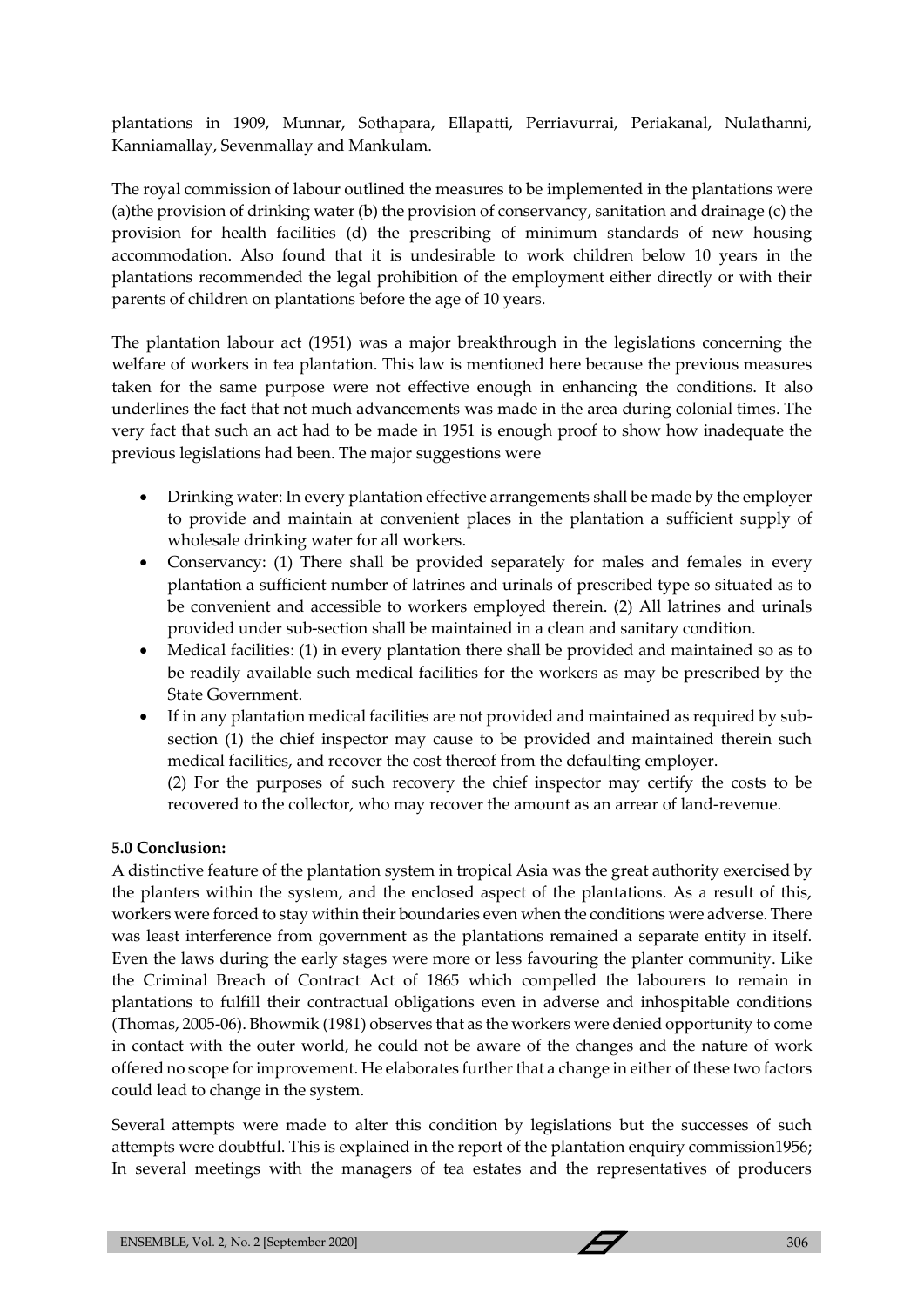association one of the points constantly urged was that if the various provisions of the model rules framed under it by the government of India were to be implemented in full, it would cast a heavy financial burden on the industry. They were of the same view regarding group hospitals and latrines for the workers.

Despite this, it cannot be said that there was utter negligence on the part of authorities in the case of Munnar plantations. There were some attempts on the part of those in power to control contagious diseases, though it had some colonial motives behind it. Health care system was not very deplorable, as there were some medical facilities provided by the tea companies as well as some support from the government. In comparison with other plantations, mortality rate was much low in Munnar and birth rate too was satisfactory.

In short, the problems inherent in the plantation system together with some shortcomings on the part of the planters jointly resulted in the plight of the workers. Nevertheless compared with other plantations across the country it can be said that the workers held a better position in Munnar.

#### **References:**

### *Government records:*

Arbuthnott, J. C (1904). *Report on the Conditions of Tea Garden Labour in the Duars of Bengal, in Madras, and in Ceylon.* 

File no 15767, General- *vaccination of hill tribes and appointment of Pulaya as vaccinator*. Kerala State Archives.

File no 245/1907, General- *Vaccination in the cardamom hills.* Kerala State Archives.

File no.266/1909, General. *Grant to the medical dispensaries in the cardamom hills.* Kerala State Archives.

Government of Travancore. *Statistics of Travancore 1927-28*.

*Labour investigation committee India report on labour conditions 1944*. p. 322.

Madhava Menon, P (1956). *Report of the plantation enquiry commission*. Government Press.

*Plantation Labour Act of 1951.* Government Press.

Rege, D V (1950)*. Report on an Enquiry into Condition of Labour in Plantations in India 1944-45.*

*Report of the Royal Commission on Labour in India 1931,* Government Press. p.405.

#### *Books and Articles:*

Baak, Paul E (1992). Planters' Lobby in Late 19th Century: Implications for Travancore, *Economic and Political Weekly.* p. 1750

Babu, M J (2017). *Kannan Devan Kunnukal*. Kerala Bhasha Institute. p. 21.

Bagchi, Amiya Kumar (2002). *Capital and Labour Redefined; India and the Third World*. Tulika books. p 91.

Bhattacharya, Nandini. Contagion and Enclaves- Tropical Medicine in Colonial India. Liverpool university press. p. 10.

Bhowmik, Sharit (1981). *Class Formation in the Plantation System*. Peoples Publishing House p. 243.

Bhowmik, Sharit Kumar (1980). The Plantation as a Social System, *Economic and Political Weekly.* pp. 1524-1525.

Das, Rajani Kanta (1931). *Plantation Labour in India*. Prabasi Press. p. 165.

Griffiths, P (1967). *History of the Indian Tea Industry*, Weidenfeld and Nicolson. p.404.

Hatch, Emily Gilchrist (1933). *Travancore: A Guide Book for the Visitor with Thirty Two Illustrations and Two Maps*. OUP. p. 12.

Joseph, K J, Viswanathan P K (2016).*Globalization, inclusive development and plantation labour: an introduction.*

Joshi, Chitra (2013). *Lost Worlds, Indian Labour and its Forgotten Histories*. Permanent Black.